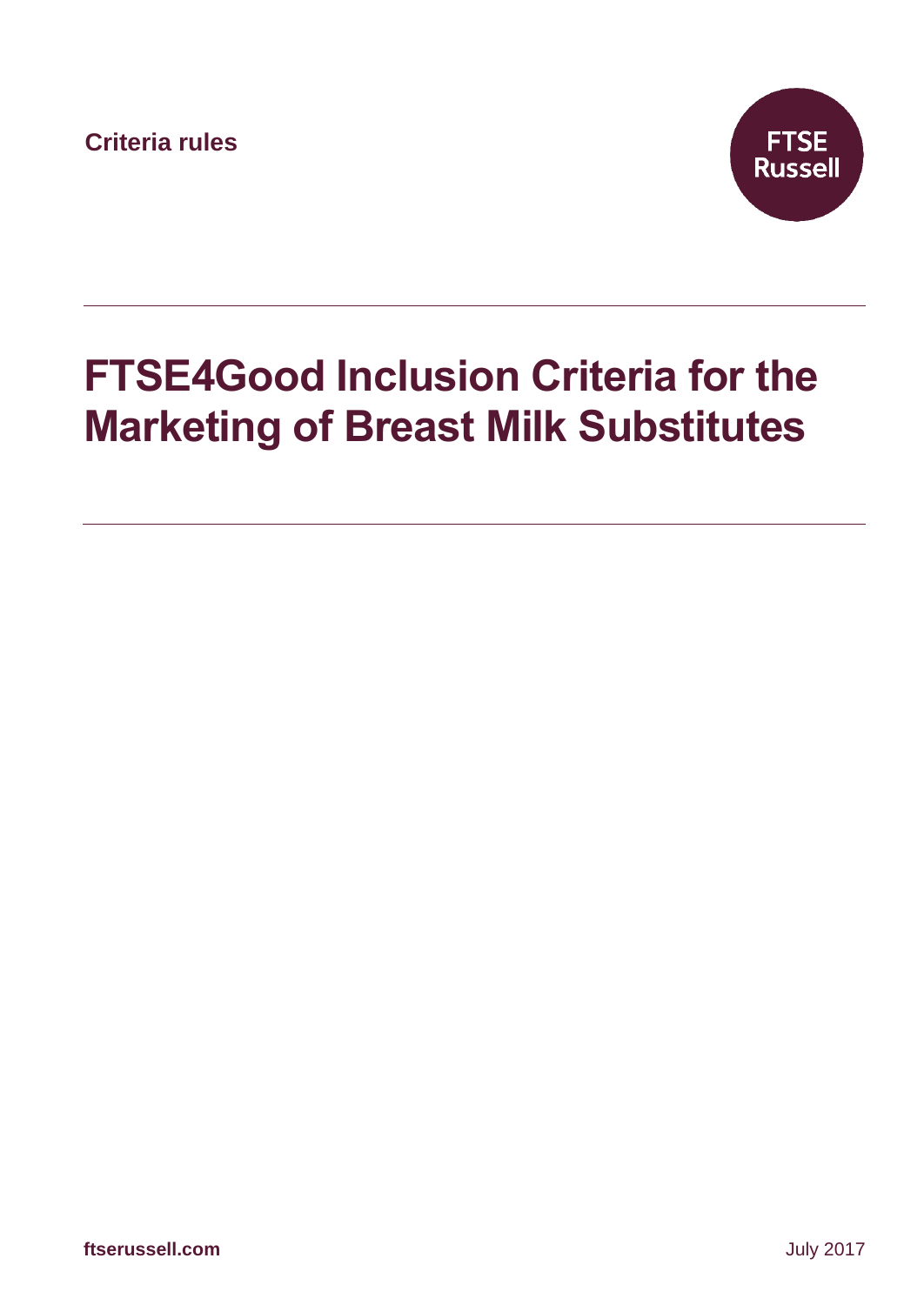

### **Contents**

| Corporate Public Policy and Lobbying of Regulators 6 |
|------------------------------------------------------|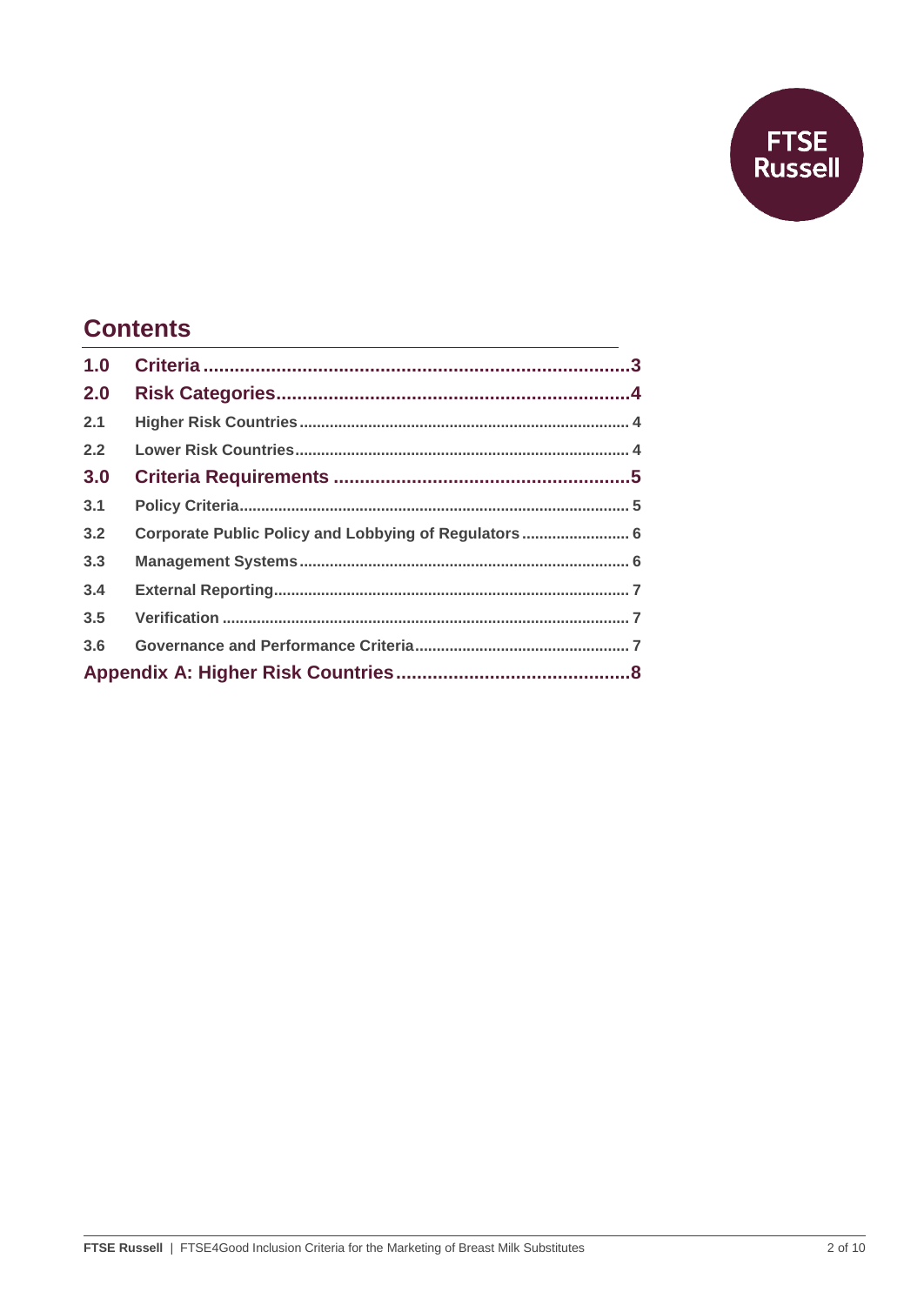

## Section 1 **Introduction**

#### **1.0 Criteria**

An important component of FTSE Russell's Environmental, Social and Governance (ESG) criteria, used to assess corporate practices and performance, are these Breast Milk Substitute (BMS) Marketing Criteria. These form part of the Customer Responsibility Theme in FTSE Russell's ESG Ratings methodology and form a requirement threshold for inclusion in the FTSE4Good Index Series. Companies which manufacture BMS products must meet these BMS Marketing Criteria in full in order to enter the index series.

The FTSE4Good Breast Milk Substitutes (BMS) marketing inclusion criteria require company policies to align with the World Health Organization (WHO) International Code of Marketing of Breast Milk Substitutes and subsequent World Health Assembly (WHA) resolutions. In addition company policies must align with national legislation or regulations implementing the Code if national policies are more demanding than the Code.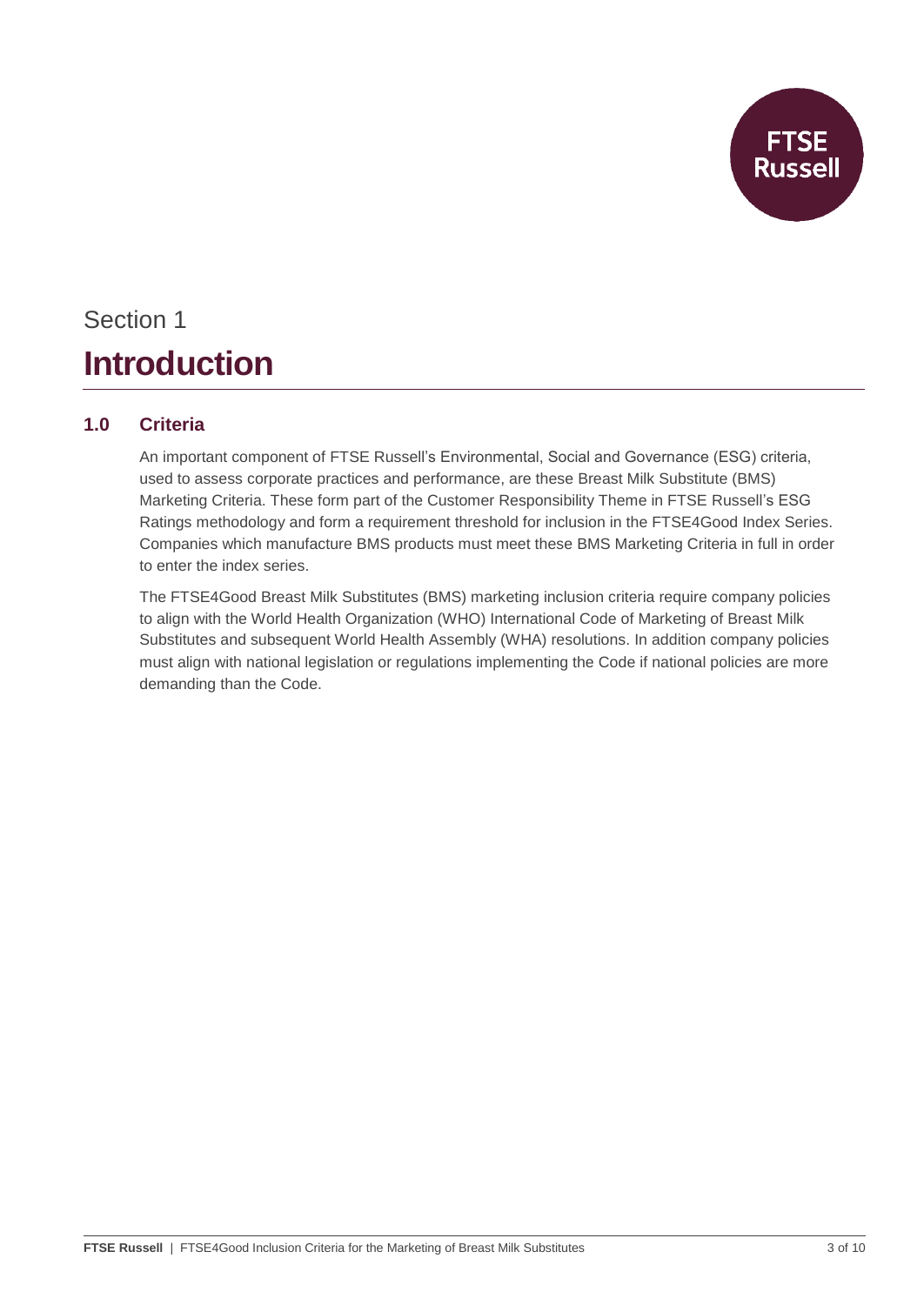

## Section 2 **Risk Categories**

#### **2.0 Risk Categories**

Although the WHO Code makes no distinction between countries the FTSE4Good criteria currently place greater focus on where there is greatest risk to infant health. Please see the document FTSE4Good BMS Criteria and the WHO Code for further details regarding the Criteria and the Code.<sup>1</sup>

#### **2.1 Higher Risk Countries**

A number of countries will be considered "higher risk" in terms of levels of infant mortality and morbidity. Countries will be considered "higher risk" if they meet either of the following criteria (see Appendix):

More than 10 per 1000 under 5 mortality rate

More than 2% acute malnutrition (moderate and severe wasting) in under-5s

#### **2.2 Lower Risk Countries**

-

All other countries will be considered "lower risk".

<sup>&</sup>lt;sup>1</sup> See the following website for the document<http://www.ftse.com/products/indices/F4G-BMS>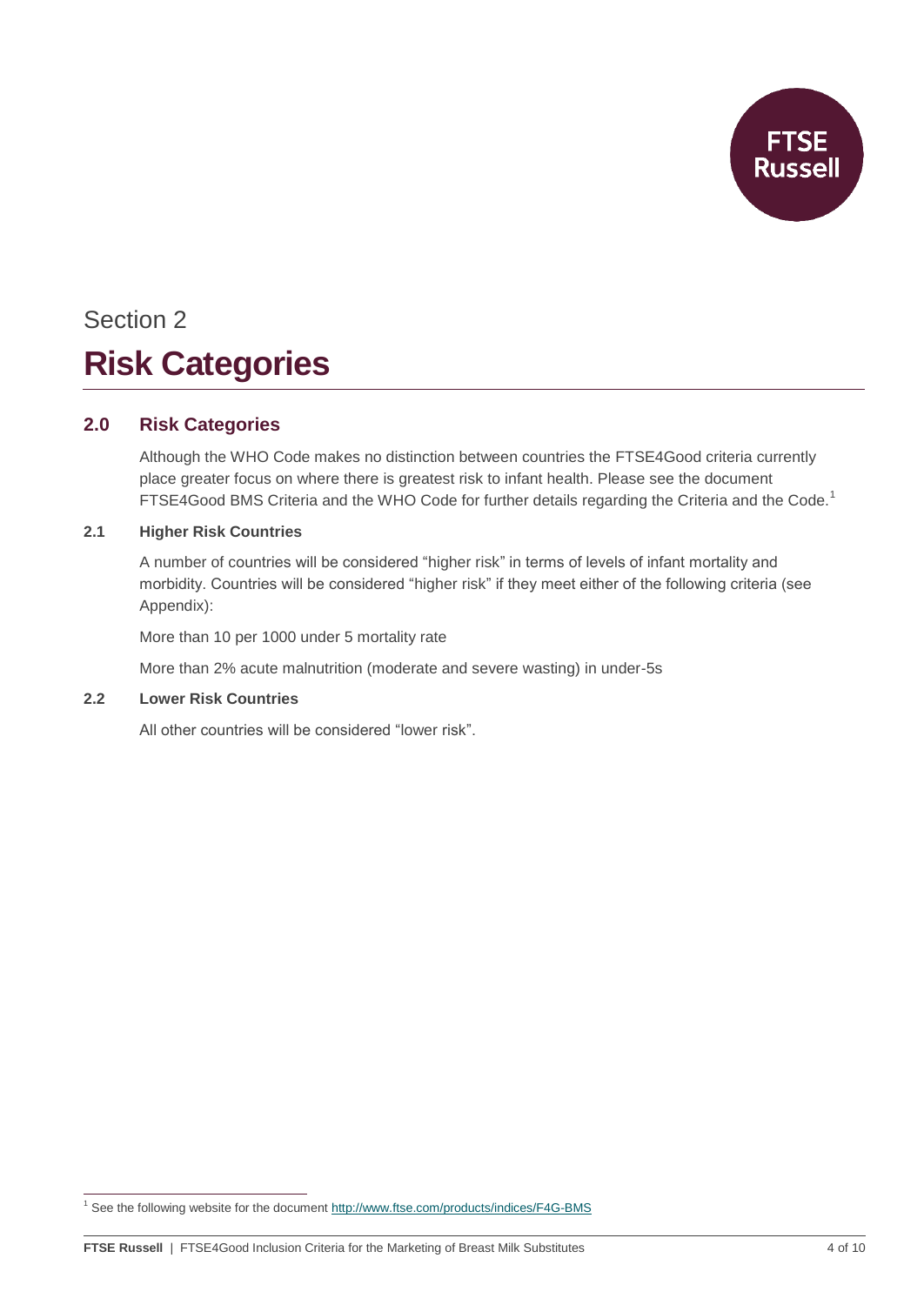

## Section 3 **Criteria Requirements**

#### **3.0 Criteria Requirements**

#### **3.1 Policy Criteria**

 $\overline{a}$ 

Company policy should be publicly available and include:

- **1.** Acknowledgement of the importance of the International Code of Marketing of Breast-milk Substitutes, and subsequent relevant WHA resolutions<sup>2</sup>, hereafter referred to as "the Code".<sup>3</sup>
- **2.** Defining responsibility at Corporate Executive Board or Executive Management level and at the individual country level for the implementation and monitoring of the company policy.
- **3.** Acknowledgment that, independently of any other measures taken by governments to implement the Code, manufacturers are responsible for monitoring their marketing practices according to the principles and aim of the Code, and for taking steps to ensure that their conduct at every level conforms to their policy in this regard.
- 3.1.1 Additional Policy Criteria with Regard to Company Operations in Higher Risk Countries:
	- **4.** Acknowledgement that the adoption and adherence to the Code is a minimum requirement for these countries and where national legislation or regulations implementing the Code are more demanding than the Code, the company will follow the national measures in addition to the Code.
	- **5.** Explicit confirmation that there will be no advertising or promotion of infant formula, follow-onformula products (for the use of infants under the age of 12 months), or delivery products (i.e. teats and bottles) in these countries.
	- **6.** Explicit confirmation that complementary (weaning) foods and drinks will not be promoted for the use of infants under the age of six months in these countries.
- 3.1.2 Additional Policy Criteria with Regard to Company Operations in Lower Risk Countries:
	- **7.** Commitment to follow all national regulations in relation to the marketing and promotion of breast milk substitutes.

Note: The FTSE4Good BMS Criteria Advisory Group will review the requirements for Lower Risk Countries and will regularly monitor their application in order to bring them, over time, in line with the high risk requirements.

 $^2$  Subsequent resolutions include; WHA 39.28 (1986), WHA 45.34 (1992), WHA 47.5 (1994) WHA 49.15 (1996), WHA 54.2 (2001), WHA 55.25 (2002), WHA 58.32 (2005), WHA 59.11 (2006), WHA 61.20 (2008), WHA 63.23 (2010), WHA 65.6 (2012), WHA 69.9 (2016) <sup>3</sup> Further details can be found a[t http://www.who.int/nutrition/publications/infantfeeding/en/index.html](http://www.who.int/nutrition/publications/infantfeeding/en/index.html) [http://www.who.int/nutrition/publications/infantfeeding/Frequently\\_ask\\_question\\_Internationalcode.pdf](http://www.who.int/nutrition/publications/infantfeeding/Frequently_ask_question_Internationalcode.pdf) [http://www.who.int/nutrition/publications/code\\_english.pdf](http://www.who.int/nutrition/publications/code_english.pdf) and at [http://www.who.int/nutrition/topics/wha\\_nutrition\\_iycn/en/](http://www.who.int/nutrition/topics/wha_nutrition_iycn/en/)

**FTSE Russell** | FTSE4Good Inclusion Criteria for the Marketing of Breast Milk Substitutes 5 of 10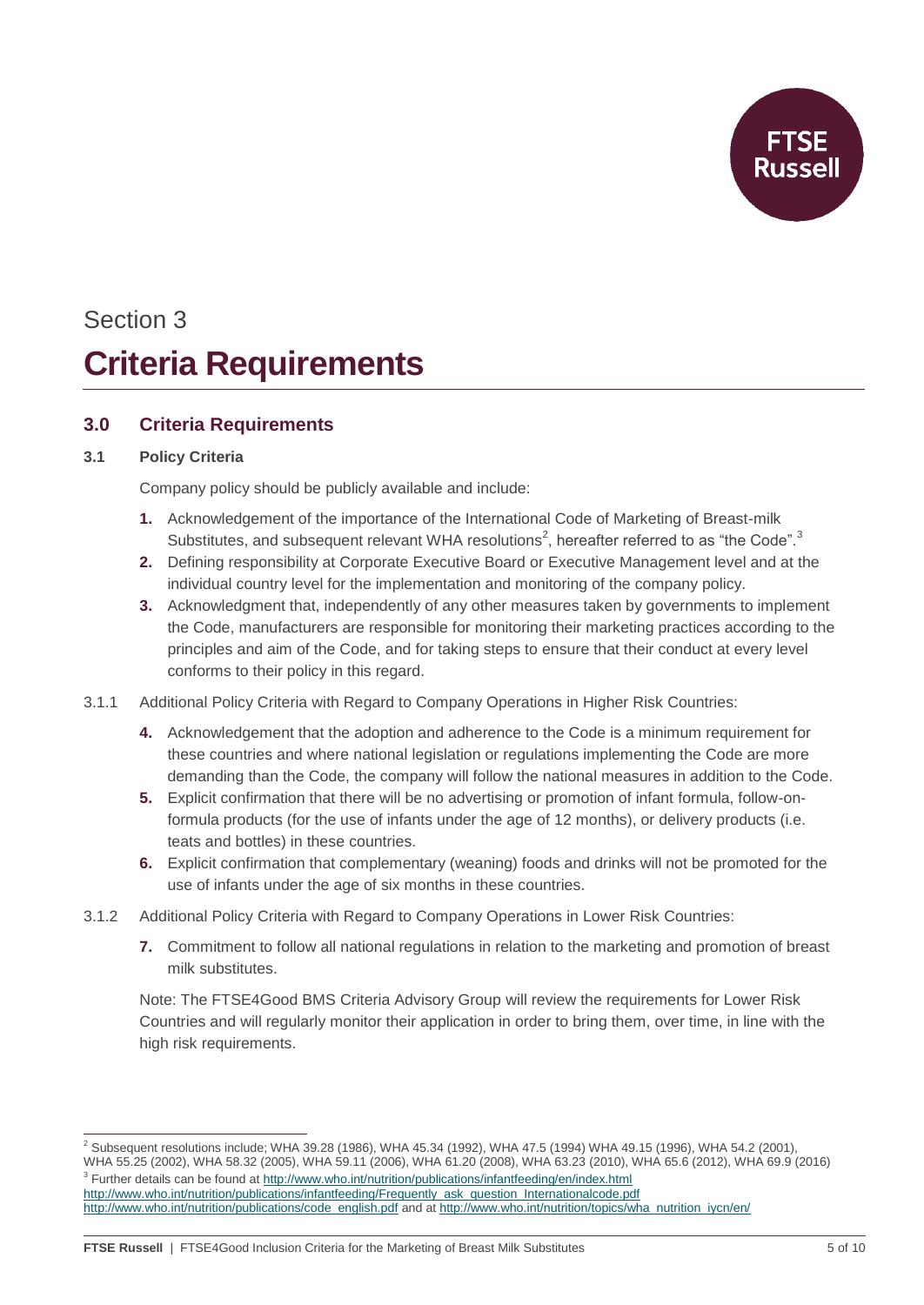An additional criteria that will be assessed as part of FTSE Russell's ESG Ratings assessment but that currently will not be a requirement of FTSE4Good Index inclusion is:

"Whether the company meets the criteria, as set out for Higher Risk Countries, in all countries it operates in". This indicator assesses global application of the criteria.

#### **3.2 Corporate Public Policy and Lobbying of Regulators**

Companies have a valid and important engagement role in the development of effective and appropriate legislation. They should have clear, openly-stated and enforceable policies on the objectives and practice of their political lobbying regarding government's implementation of the Code, and specifically companies must:

- **1.** Be open about their objectives, and make position papers publicly available to demonstrate consistency and;
- **2.** Seek to ensure that the trade associations and industry policy groups to which they belong, operate to the same high standards with membership of such organizations being disclosed.

The assessment of a company against these criteria will take into account any credible evidence that a company has deliberately and consistently attempted to undermine public policy frameworks that aim to implement the Code in any country.

#### **3.3 Management Systems**

FTSE Russell propose that companies should clearly demonstrate the presence and application of the following management systems:

- **1.** Clear communication of the company policies, procedures for its implementation throughout the marketing processes, and provision of training in their application, to senior management and all relevant marketing staff operating in the Higher Risk Countries.
- **2.** Clear accountability and responsibility within the Company for the implementation of systems for compliance with policy at all levels.
- **3.** Whistleblowing procedures that allow employees to report outside their normal management reporting line potential non-compliance with company policy in a way that protects them from possible negative consequences of such reporting.
- **4.** On-going systematic internal monitoring of compliance with policy.
- **5.** Systems for investigating and responding in a timely manner to alleged non-compliance reported by governmental bodies, professional groups, institutions, NGOs or other individuals from outside the Company.
- **6.** Systems for taking, as well as tracking, corrective action on all non-compliance cases, both internally and externally reported.
- **7.** Regular verification to provide evidence of well functioning Policy compliance management and monitoring systems, conducted by a suitably qualified expert.
- **8.** In addition to management reviews, the production of annual summary reports to the Board of Directors on internal monitoring, external reporting and corrective actions taken regarding non-compliance.
- 3.3.1 Additional Management Systems Criteria with Regards to Company Operations in Higher Risk Countries:
	- **9.** In addition for operations in higher risk countries companies must provide to the FTSE4Good BMS Criteria Advisory Group, on request, copies of any related marketing literature and product labelling and inform the BMS Criteria Advisory Group when there are material changes to promotional material and activities.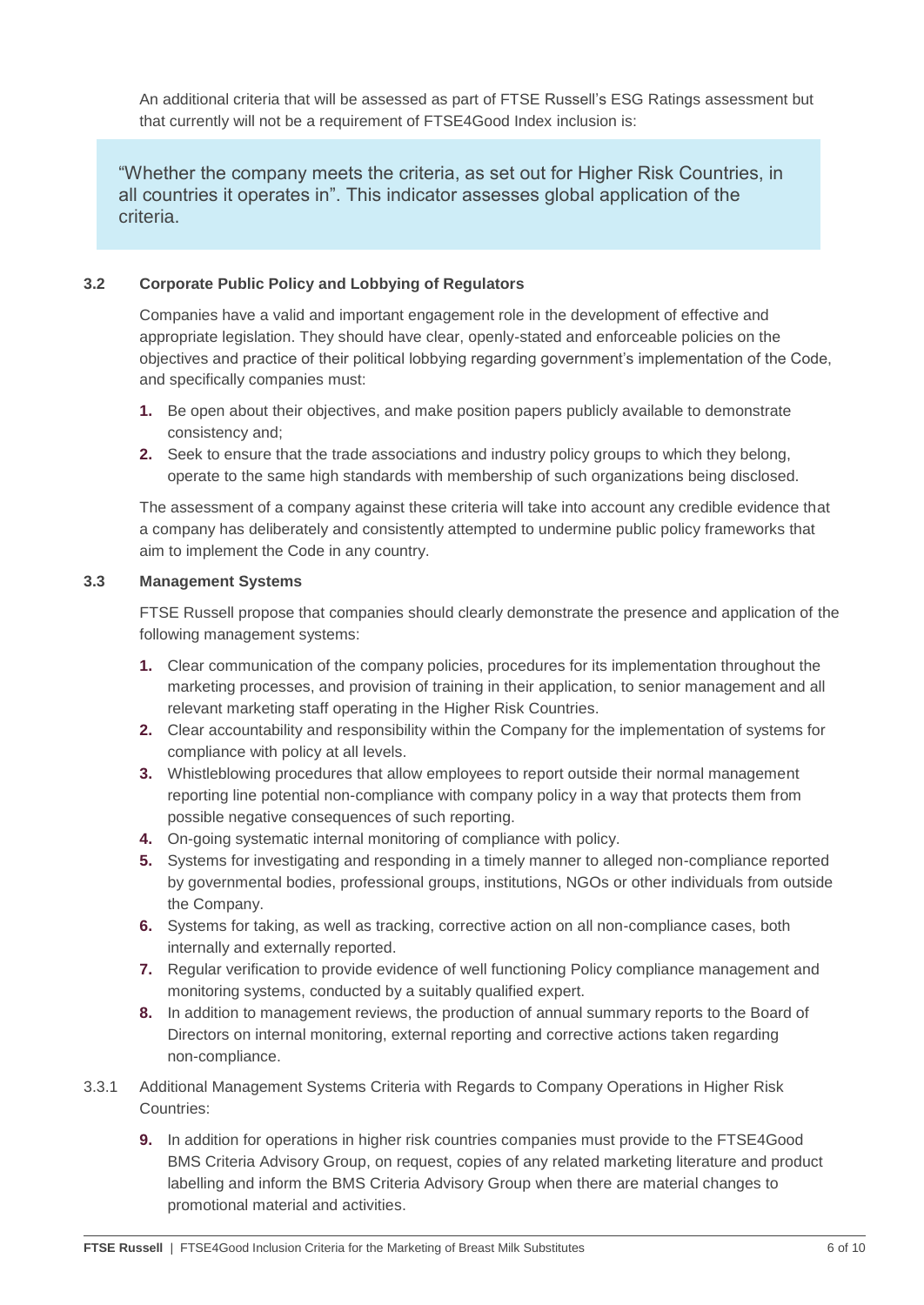#### **3.4 External Reporting**

Adequate company reporting procedures should include making annual summary reports available on adherence to policy, non-compliance, and corrective action taken.

#### **3.5 Verification**

In addition to Management Systems Criteria 7 above, once included, companies will be required to obtain regular external verification against a specific framework. This will demonstrate to the FTSE4Good BMS Criteria Advisory Group evidence of well-functioning policy compliance management and monitoring systems. This verification will be conducted by assurance providers using the FTSE4Good BMS Marketing Verification Tool.

#### **3.6 Governance and Performance Criteria**

FTSE Russell will maintain a small Expert BMS committee, comprising academics and experts on the industry, which will review company reports, and other information they deem appropriate, to assess whether companies adhere to the FTSE4Good criteria and to make recommendations to the FTSEESG Advisory Committee as to the continuing eligibility of companies.

Any company which is found to be systematically not complying with its policy will be given notice that they will be removed from the index series at the sole discretion of the FTSE ESG Advisory Committee.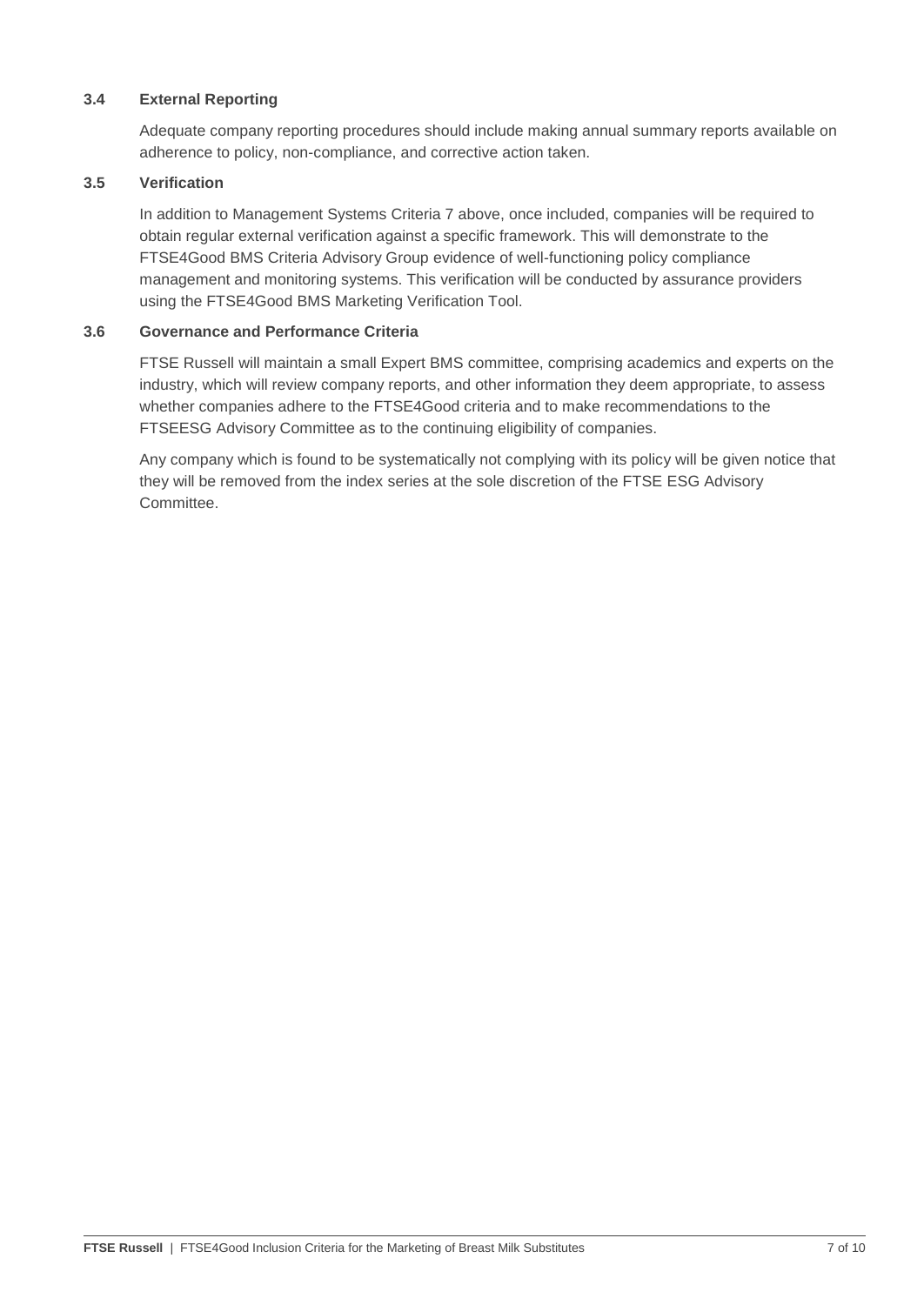

### **Appendix A: Higher Risk Countries**

#### **Higher Risk Countries**

The list below is of the countries which have "More than 10 per 1000 under 5 mortality rate" or "More than 2% acute malnutrition (moderate and severe wasting) in under-5s"\*

| Afghanistan                          | East Timor                            | Madagascar                   | Saint Vincent and the Grenadines |
|--------------------------------------|---------------------------------------|------------------------------|----------------------------------|
| Albania                              | Ecuador                               | Malawi                       | Samoa                            |
| Algeria                              | Egypt                                 | Malaysia                     | Sao Tome and Principe            |
| Angola                               | El Salvador                           | Maldives                     | Saudi Arabia                     |
| Antigua and Barbuda                  | <b>Equatorial Guinea</b>              | Mali                         | Senegal                          |
| Argentina                            | Eritrea                               | Marshall Islands             | Serbia                           |
| Armenia                              | Ethiopia                              | Mauritania                   | Seychelles                       |
| Azerbaijan                           | <b>Federated States of Micronesia</b> | <b>Mauritius</b>             | Sierra Leone                     |
| Bahamas                              | Fiji                                  | Mexico                       | Solomon Islands                  |
| <b>Bahrain</b>                       | <b>FYR Macedonia</b>                  | Mongolia                     | Somalia                          |
| Bangladesh                           | Gabon                                 | Montenegro                   | South Africa                     |
| <b>Barbados</b>                      | Gambia                                | Morocco                      | South Sudan                      |
| <b>Belarus</b>                       | Georgia                               | Mozambique                   | Sri Lanka                        |
| <b>Belize</b>                        | Ghana                                 | Myanmar                      | Sudan                            |
| Benin                                | Grenada                               | Namibia                      | Suriname                         |
| <b>Bhutan</b>                        | Guatemala                             | Nauru                        | Swaziland                        |
| <b>Bolivia</b>                       | Guinea                                | Nepal                        | Syria                            |
| Bosnia and Herzegovina               | Guinea-Bissau                         | Nicaragua                    | Tajikistan                       |
| <b>Botswana</b>                      | Guyana                                | Niger                        | Thailand                         |
| <b>Brazil</b>                        | Haiti                                 | Nigeria                      | Togo                             |
| <b>Bulgaria</b>                      | Honduras                              | Niue                         | Tonga                            |
| <b>Burkina Faso</b>                  | India                                 | Oman                         | <b>Trinidad and Tobago</b>       |
| <b>Burundi</b>                       | Indonesia                             | Pakistan                     | Tunisia                          |
| Cambodia                             | Iran (Islamic Republic of)            | Palau                        | Turkey                           |
| Cameroon                             | Iraq                                  | <b>Palestinian Territory</b> | Turkmenistan                     |
| Cape Verde                           | <b>Ivory Coast</b>                    | Panama                       | Tuvalu                           |
| Central African Republic             | Jamaica                               | Papua New Guinea             | Uganda                           |
| Chad                                 | Jordan                                | Paraguay                     | Ukraine                          |
| China                                | Kazakhstan                            | Peoples Republic of Congo    | <b>United Arab Emirates</b>      |
| Colombia                             | Kenya                                 | Peru                         | United Republic of Tanzania      |
| Comoros                              | Kiribati                              | Philippines                  | Uruguay                          |
| Cook Islands                         | Kuwait                                | Qatar                        | Uzbekistan                       |
| Costa Rica                           | Kyrgyzstan                            | Republic of Moldova          | Vanuatu                          |
| Democratic Peoples Republic of Korea | Lao People's Democratic Republic      | Romania                      | Venezuela                        |
| Democratic Republic of Congo         | Lebanon                               | Russia                       | Vietnam                          |
| Djibouti                             | Lesotho                               | Rwanda                       | Yemen                            |
| Dominica                             | Liberia                               | Saint Kitts and Nevis        | Zambia                           |
| Dominican Republic                   | Libya                                 | Saint Lucia                  | Zimbabwe                         |

\*Countries will be added to the higher risk country list following a review by the BMS Criteria Advisory Group if they meet the thresholds for at least two consecutive years.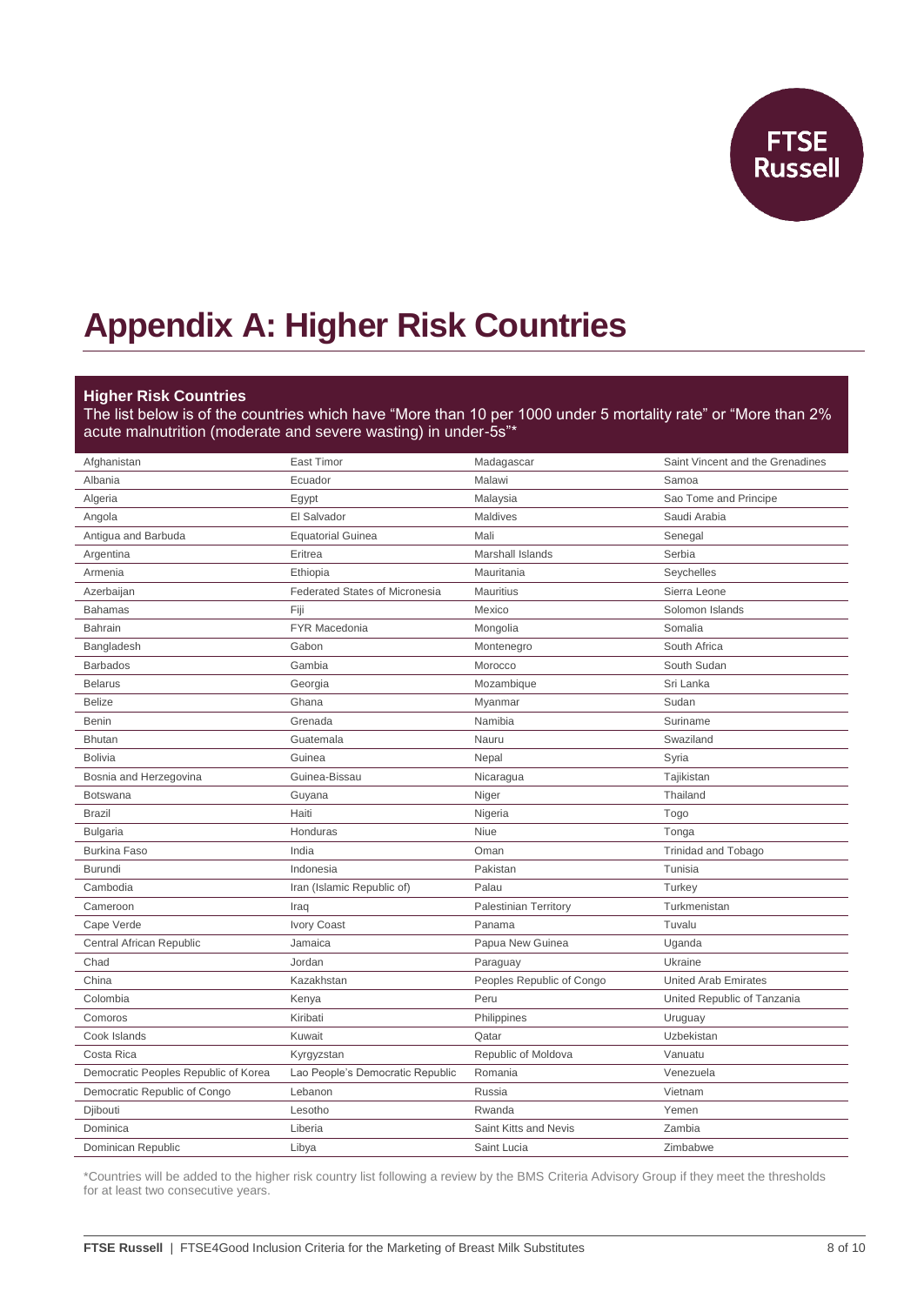#### **For more information about our indexes, please visit ftserussell.com.**

© 2017 London Stock Exchange Group companies.

London Stock Exchange Group companies includes FTSE International Limited ("FTSE"), Frank Russell Company ("Russell"), MTS Next Limited ("MTS"), and FTSE TMX Global Debt Capital Markets Inc ("FTSE TMX"). All rights reserved.

"FTSE®", "Russell®", "MTS®", "FTSE TMX®" and "FTSE Russell" and other service marks and trademarks related to the FTSE or Russell indexes are trademarks of the London Stock Exchange Group companies and are used by FTSE, MTS, FTSE TMX and Russell under licence.

All information is provided for information purposes only. Every effort is made to ensure that all information given in this publication is accurate, but no responsibility or liability can be accepted by the London Stock Exchange Group companies nor its licensors for any errors or for any loss from use of this publication.

Neither the London Stock Exchange Group companies nor any of their licensors make any claim, prediction, warranty or representation whatsoever, expressly or impliedly, either as to the results to be obtained from the use of the FTSE Russell Indexes or the fitness or suitability of the Indexes for any particular purpose to which they might be put.

The London Stock Exchange Group companies do not provide investment advice and nothing in this document should be taken as constituting financial or investment advice. The London Stock Exchange Group companies make no representation regarding the advisability of investing in any asset. A decision to invest in any such asset should not be made in reliance on any information herein. Indexes cannot be invested in directly. Inclusion of an asset in an index is not a recommendation to buy, sell or hold that asset. The general information contained in this publication should not be acted upon without obtaining specific legal, tax, and investment advice from a licensed professional.

No part of this information may be reproduced, stored in a retrieval system or transmitted in any form or by any means, electronic, mechanical, photocopying, recording or otherwise, without prior written permission of the London Stock Exchange Group companies. Distribution of the London Stock Exchange Group companies' index values and the use of their indexes to create financial products require a licence with FTSE, FTSE TMX, MTS and/or Russell and/or its licensors.

The Industry Classification Benchmark ("ICB") is owned by FTSE. FTSE does not accept any liability to any person for any loss or damage arising out of any error or omission in the ICB.

Past performance is no guarantee of future results. Charts and graphs are provided for illustrative purposes only. Index returns shown may not represent the results of the actual trading of investable assets. Certain returns shown may reflect back-tested performance. All performance presented prior to the index inception date is back-tested performance. Back-tested performance is not actual performance, but is hypothetical. The back-test calculations are based on the same methodology that was in effect when the index was officially launched. However, back-tested data may reflect the application of the index methodology with the benefit of hindsight, and the historic calculations of an index may change from month to month based on revisions to the underlying economic data used in the calculation of the index.